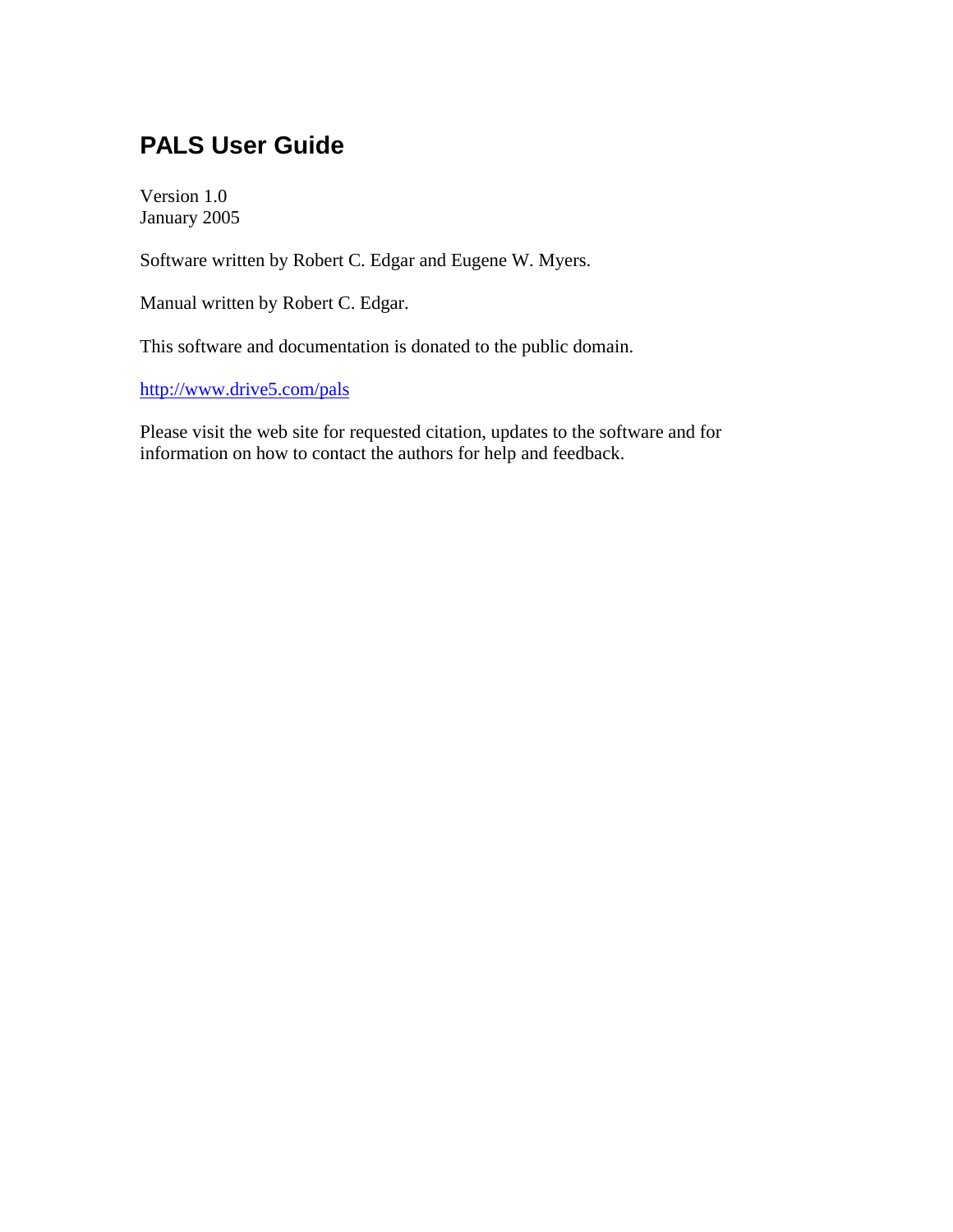## *Introduction*

PALS stands for Pairwise Aligner for Long Sequences. In its current 32-bit implementation, PALS finds local alignments between DNA sequences of up to a few hundred megabases. PALS does not output information required to align each base; rather, it outputs the coordinates of the beginning and end of each hit, an alignment score, and a lower bound on the identity of the alignment. So if you need to know where every gap must be placed to make the alignment explicit, you will need to pass the hits produced by PALS to another alignment program. (This feature is not trivial to add to PALS, and would result in longer execution times.)

# *Quick start*

Following is a quick summary of how to use PALS. This may be all you need to know.

Input files must be DNA sequences in FASTA format. There may be more than one sequence in an input file. The letters AGCT stand for nucleotides, N (and any other letter except ACGT) means "unknown nucleotide".

Output is in GFF format (see *Output File Format* below).

To align two different sets of sequences:

pals -target t.fasta -query q.fasta -out t\_q\_hits.gff

To align a set of sequences to itself:

pals -self t.fasta -out t\_t\_hits.gff

The minimum hit length is specified by the -*length* option, the minimum identity by the -*pctid* option:

pals -self t.fasta -out t\_t\_hits.gff -length 100 -pctid 98.0

Defaults are minimum length 400 bases, minimum identity 94.0%.

## *The algorithm*

PALS was originally designed for use in PILER, an algorithm that identifies an classifies repeated elements in genomes. PALS is well suited for use in PILER for several reasons. PILER does not need individual gaps, so computational resources are saved by having a compact representation of hits. Also, PALS has optimizations for aligning a sequence to itself, and reports all hits to a given region of a target sequence. Compare with alternative aligners that are optimized for other applications, such as database search, and may restrict the number of hits to a given location. Also, PALS maintains relatively good performance on highly repetitive unmasked DNA.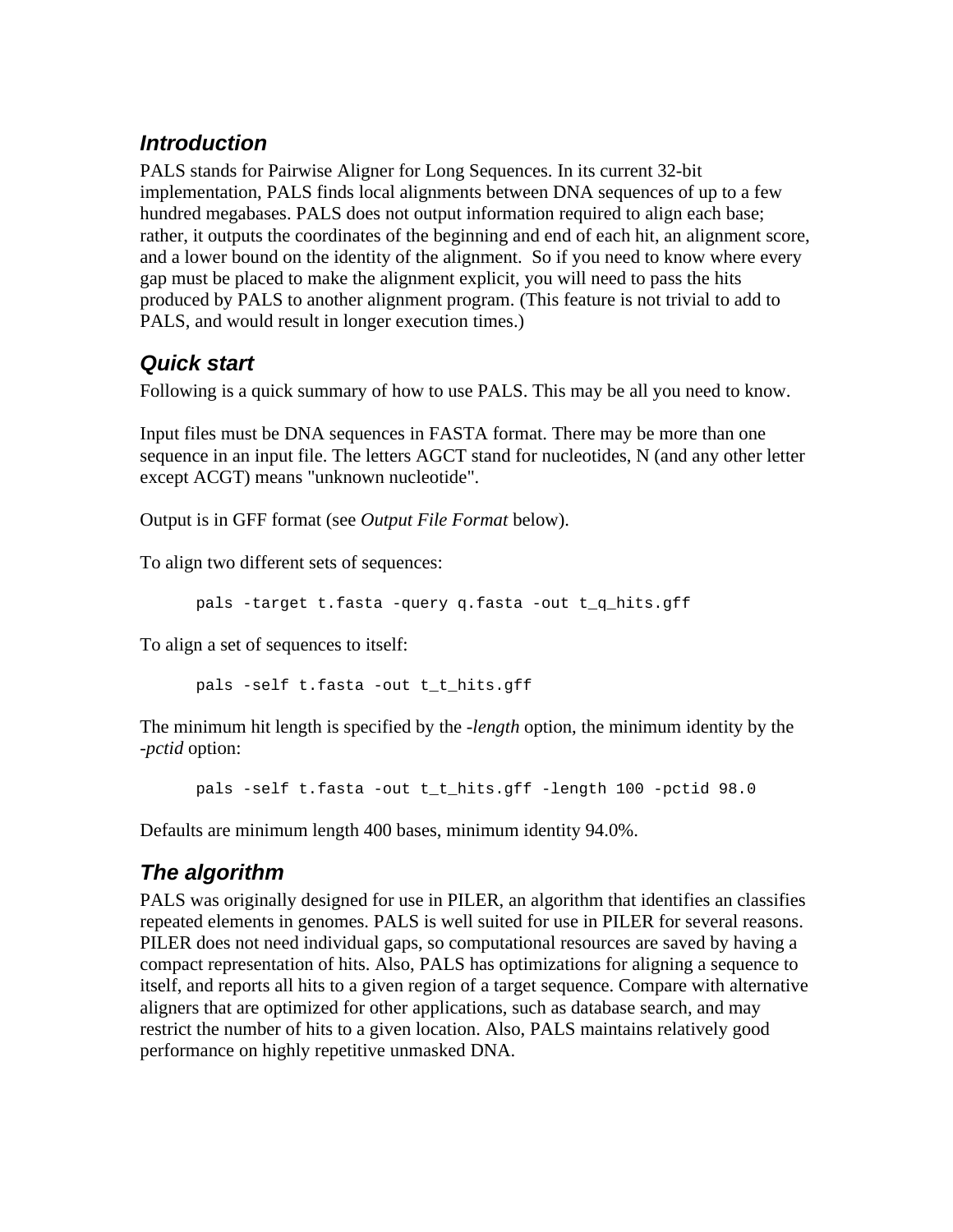PALS searches for all hits that are (a) at least a given length, and (b) are at least a given identity. By default, PILER reports all hits that are  $= 400$  bases and have  $= 94\%$  identity. In general, these search criteria yields a distinctively different set of hits compared with aligners that use an *e*-value threshold (which will tend to find shorter alignments with higher identity and longer alignments with lower identity). A technical advantage of the PILER method compared with some other aligners is that very little time is wasted on alignments that do not meet the search criteria, in contrast to *e*-value aligners that must compute an alignment in order to determine whether its score falls below the threshold.

The algorithm has two phases. The first phase (the *filter*) narrows the search space. The output from the filter is a set of seed hits which is guaranteed to contain all hits that meet the requested criteria, but may contain false positives. The second phase (*dynamic programming*, or *DP*) examines the search space to find the endpoints and scores of local alignments meeting the given criteria. The core algorithms are due to Gene Myers, Jens Stoye and Kim Rasmussen. The banded search variant was developed by Bob Edgar. The algorithms are not published at the time of writing. The method is very fast and sensitive for certain applications, such as PILER.

### **Banded search**

A *banded* search is a special case of self-alignment that looks for similarity between regions that are close together in the sequence. The maximum distance between regions in a single alignment is the *diameter* of the search, which is measured from the start (or end) of one region to the start (or end) of the other region.

## *Parameters*

Usually, alignment parameters are specified by -*length* and -*pctid*, the minimum length and identity of a hit. Expert users can specify filter and DP parameters. A full explanation requires a specification of the algorithm, which is currently unpublished and will not be described here. Contact the authors if you are interested in the details.

From the given length and identity parameters, PALS attempts to determine appropriate parameters for the filter and DP stages, given the amount of available memory. This may fail if the length is too short, if the identity is too low, if the input sequence(s) are too long, or if there is too little memory. The process of searching for suitable parameters is traced to the log file, which is useful when the search fails. Parameters are set using one the following sets of options.

| <b>Option set</b>                                           | <b>Description</b>                                                                                                    |
|-------------------------------------------------------------|-----------------------------------------------------------------------------------------------------------------------|
| (none)                                                      | Default. Equivalent to -length 400 - pctid 94.                                                                        |
| -length<br>-pctid                                           | PALS attempts to determine filter parameters from the given length and<br>identity. This may fail.                    |
| -wordsize<br>-seedlength<br>-seeddiffs<br>-length<br>-pctid | Specifies all filter and DP parameters. Tube offset is set to 32 by<br>default, may optionally be specified by -tube. |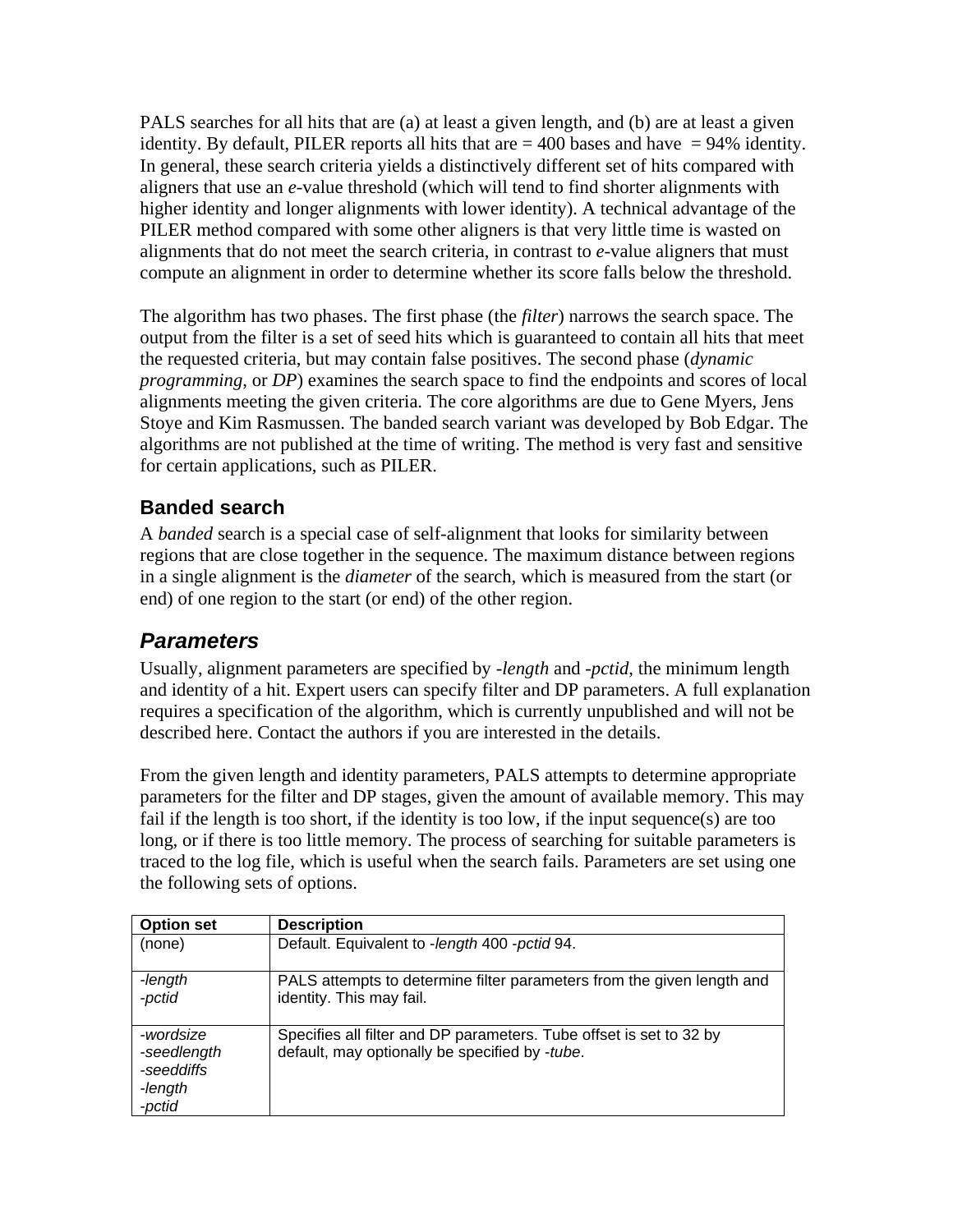# *Output file format*

GFF files are text files with one record per line. At the time of writing, a specification can be found here:

http://www.sanger.ac.uk/Software/formats/GFF/

Fields are separated by tabs. A typical output record is:

chr3 pals hit 10863665 10864065 310 + . Target chr1 17255 17657; maxe 0.058

Fields are as follows.

| <b>Field number</b> | <b>Description</b>     | <b>Comments</b>                                                                                                                                                                                                                                                                                                                                                                                                      |
|---------------------|------------------------|----------------------------------------------------------------------------------------------------------------------------------------------------------------------------------------------------------------------------------------------------------------------------------------------------------------------------------------------------------------------------------------------------------------------|
|                     | Query sequence<br>name | PALS truncates the FASTA annotation at the first blank<br>character.                                                                                                                                                                                                                                                                                                                                                 |
| 2                   | Source                 | Is always set to pals.                                                                                                                                                                                                                                                                                                                                                                                               |
| 3                   | Feature                | Is always set to hit.                                                                                                                                                                                                                                                                                                                                                                                                |
| $\overline{4}$      | <b>Start</b>           | Position within the sequence of hit start. The first base is<br>at position 1 (GFF uses 1-based coordinates).                                                                                                                                                                                                                                                                                                        |
| 5                   | End                    | Position of hit end.                                                                                                                                                                                                                                                                                                                                                                                                 |
| 6                   | Score                  | Alignment score. Matches score +1, differences<br>(substitutions, deletions and insertions) score -3.                                                                                                                                                                                                                                                                                                                |
| $\overline{7}$      | Strand                 | Is $+$ if the aligned regions are on the same strand, $-$ if the<br>two regions are reverse complemented with respect to<br>each other.                                                                                                                                                                                                                                                                              |
| 8                   | Frame                  | Is always set to ".", a period.                                                                                                                                                                                                                                                                                                                                                                                      |
| 9                   | <b>Attributes</b>      | Formatted as follows:                                                                                                                                                                                                                                                                                                                                                                                                |
|                     |                        | Target name start end; maxe e                                                                                                                                                                                                                                                                                                                                                                                        |
|                     |                        | Fields are separated by spaces (not tabs). Name is the<br>name of the target sequence, start and end are the<br>coordinates of the matching region, and e is an upper<br>bound on the error ratio, i.e. the number of differences<br>between the two regions divided by the length of the<br>region. A difference is a substitution, deletion or insertion<br>of length one. E.g., $e=0.058$ means identity = 94.2%. |